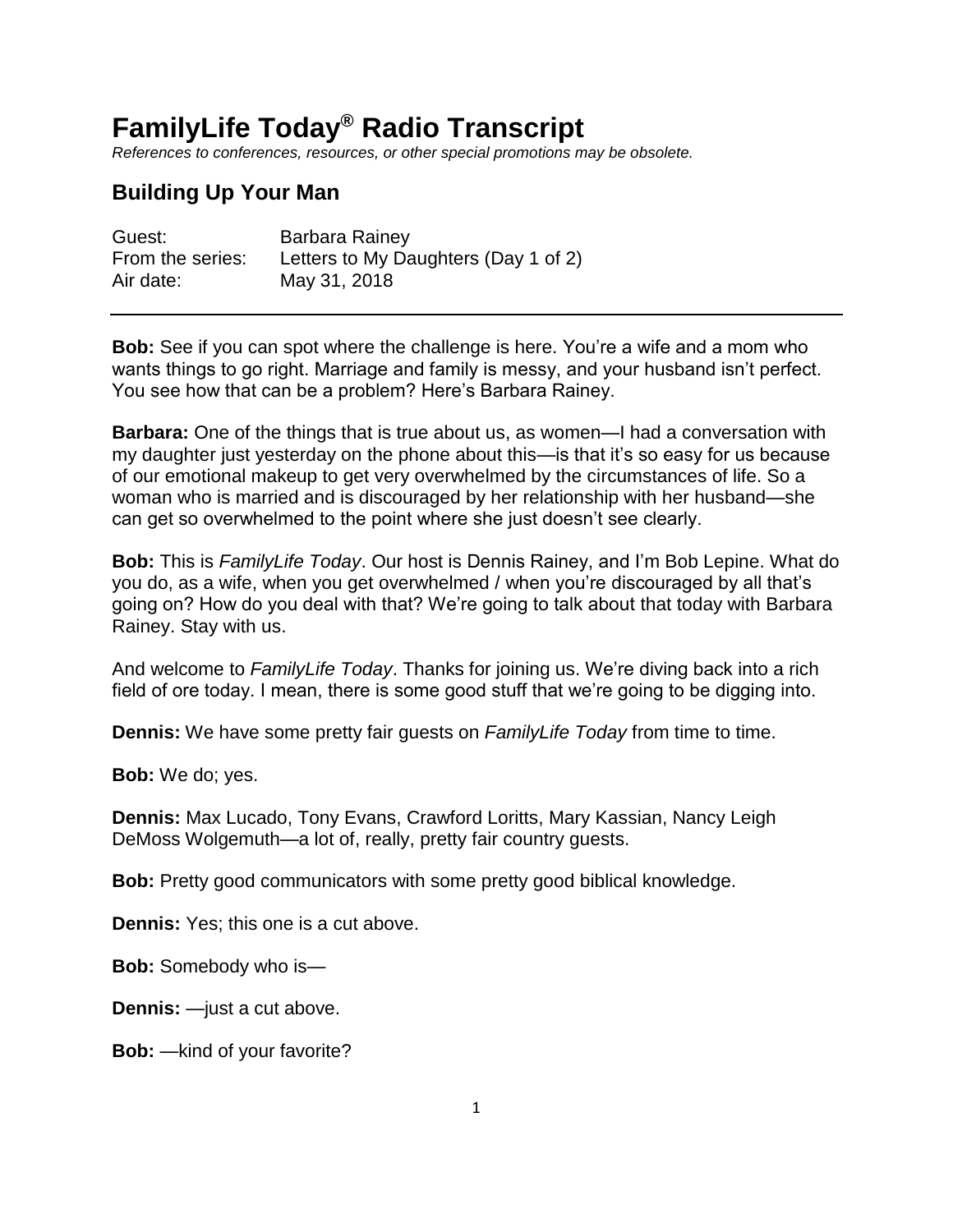**Dennis:** Definitely my favorite—my bride of 43 years. Sweetheart, welcome back.

**Barbara:** I don't know if I can live up to all of that.

**Dennis:** That's pretty strong; wasn't it?

**Barbara:** Very strong.

**Dennis:** Well, our listeners love you. We were with some friends here this past weekend and ran into a number of listeners. They came up and talked to Barbara about her books and Ever Thine Home®—all the resources she's creating for wives and moms and women to be able to display their faith in their homes. It was kind of fun to watch them come out of the woodwork—out of a large gathering of people—come by and say, "Hi," to Barbara and say, "I appreciate you."

**Bob:** Well, and a lot of buzz around your new book. It's called *Letters to My Daughters*. This really didn't start as a book; did it?

**Barbara:** It absolutely didn't. When our oldest son was engaged to be married, his fiancée came to me and said, "You know, I would really love to hear some encouragement from you about being a wife." And I thought, "Wow!"

**Bob:** She just opened the door; didn't she?

**Barbara:** I know. I thought, "Wow. If she opened the door, then I'm going to gently and cautiously walk through that door." So, I wasn't sure exactly how to go about doing it because we all lived in different places. It wasn't possible to take her out for coffee and have a conversation. So, I decided I would start writing some letters to share some of the lessons that I had learned over the years in being a wife—just by way of encouragement and, "Here are some things that I learned, and maybe this will help you."

**Bob:** Did you write them one-on-one to , or did you copy everybody else when you started?

**Barbara:** I copied all three married girls: our oldest Ashley who was already married and then our son Samuel who had married the same summer. So, it went to three married girls.

**Bob:** Then you expanded it out as this snowballed and continued?

**Barbara:** We traded about—I sent—I'll rephrase that—I sent about a dozen emails total. I don't know how much of it was that they didn't know me that well—so there wasn't a lot of response which I understood.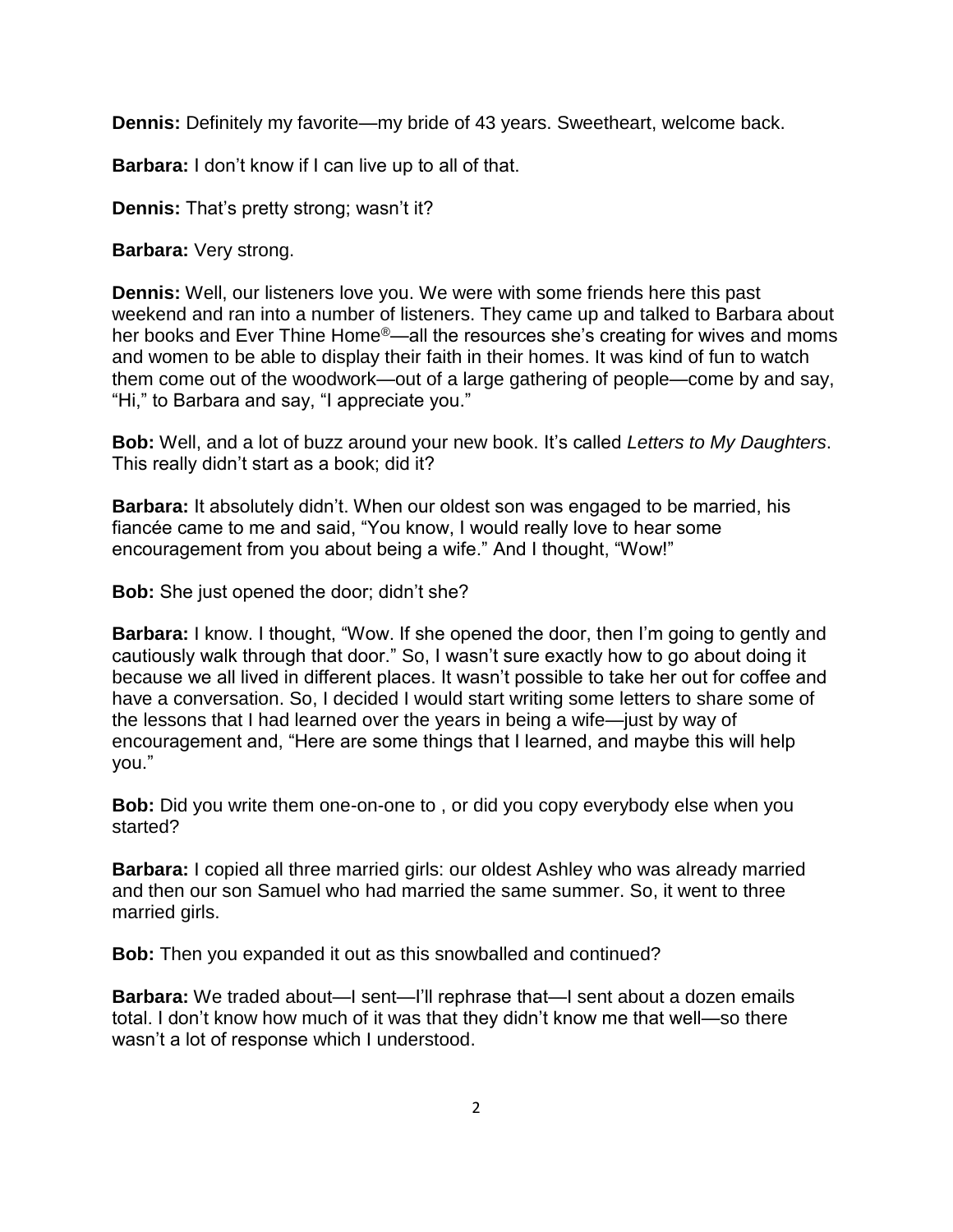I mean, you know, we're talking about subjects about marriage; and this is your motherin-law. What do you say?

**Bob:** Yes.

**Barbara:** So, I didn't get much feedback. So, they kind of dried up. Then, when our daughter Rebecca got married in 2005, I went and dug them all out and sent them to her sort of as a batch / a couple of them at a time; and then, that really was the end of it after that—the email version.

**Dennis:** I think what's interesting about this is the whole idea came from a couple of sources. One was a book that was famous and very popular, back when Barbara and I were college students, by Charlie Shed.

**Bob:** Yes?

**Dennis:** It was called *Letters to Karen*. It wasn't *Letters to My Daughter*. It was although—was Karen his daughter?

**Barbara:** Karen was his daughter.

**Bob:** Because I also got *Letters to Phillip*, which was the follow-up, which he'd written letters to his son—both of them around marriage subjects; right?

**Dennis:** Exactly; exactly. But there was another kind of—I don't know—birthplace of this idea of sending letters that was a part of Barbara's family.

**Barbara:** When I was growing up, I remember my mother used to anxiously look for this large legal-size envelope that would come in the mail probably every couple of months. She had married my dad, and they had moved two or three states away from where she grew up. It was a place where she knew no one. Although she developed friends, there were no family members anywhere near. So, she and her mother and some other relatives in the family and friends had this exchange of letters, that were all handwritten, that went by the postal service. It was called a round robin.

My mother would write her letter, put it in the envelope, and send it on its way, where the next person would read my mother's letter and all of the other letters that were in it. She would take out her original letter, and put in a new letter, and send the packet on its way. It would just make this circle between these six or eight women that were a part of this group because nobody got on the phone and talked for fun in those days.

### **Bob:** Right.

**Barbara:** You only used the phone for emergencies or business or important things. You didn't just get on it to chat. Letter writing was the only way that you really kept up with people who lived far away. They had this letter exchange that they passed around.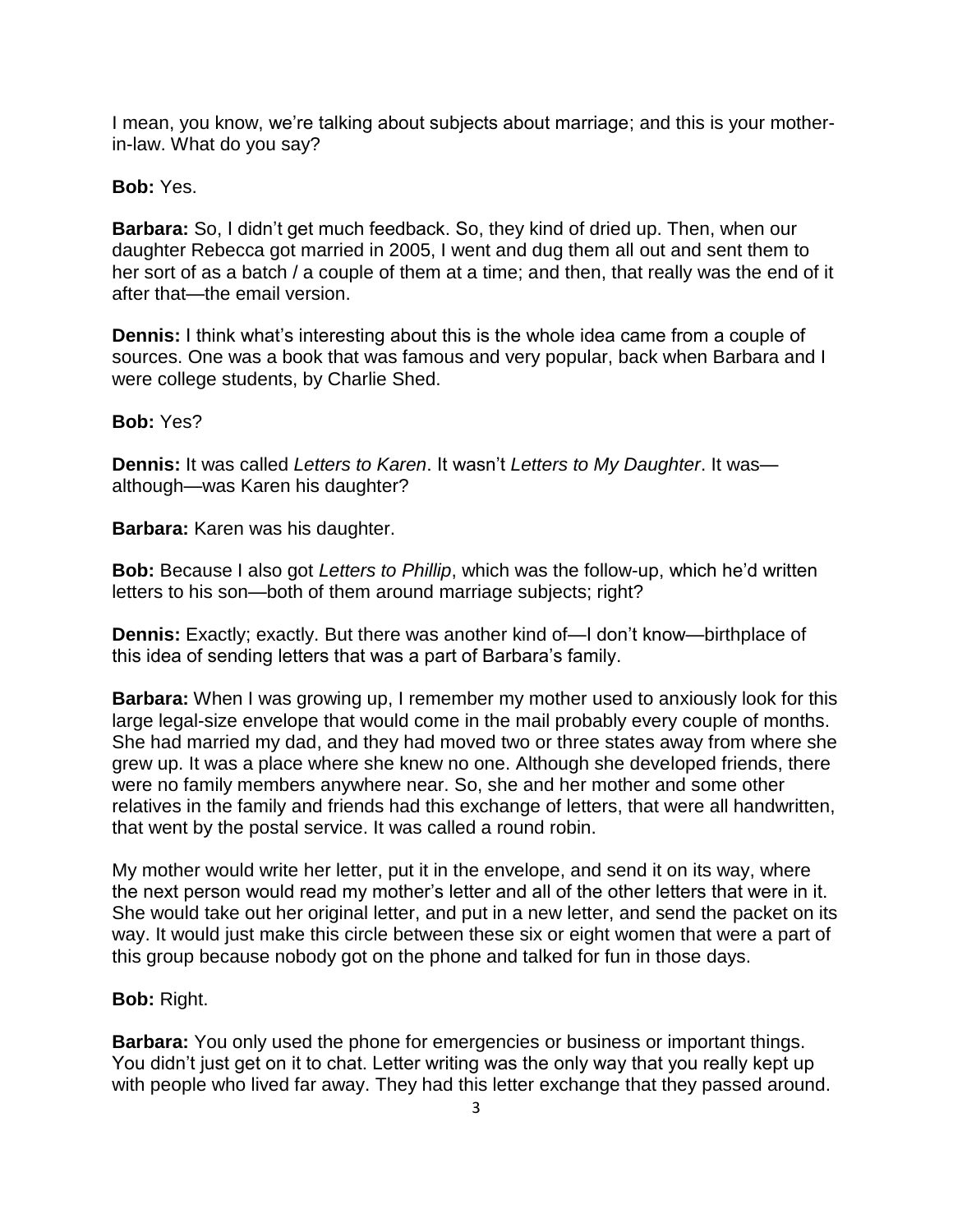I just remember, very vividly, that every time that letter came / that packet with all those messages from home—touches with her family and friends that she didn't get to see very often—she would get a cup of coffee and sit down. She *relished* those letters. She read them and absorbed all that she could out of those communications from friends that she loved and cared about and missed deeply. That became a way for her to stay in touch with those friends.

**Dennis:** You know it's interesting, Bob—now, in the present age of social media and having communication so—

**Bob:** —tweets and texts and emails.

**Dennis:** —it's so easy, you know.

We have access to so much that the art of letter writing—I mean a really good thoughtful letter—in fact, I have back on my desk a letter that was given to me by Steve Green, who is the President and CEO of Hobby Lobby, that he'd obtained that was written by Thomas Jefferson, during his presidency. It's just interesting to have a copy of a letter that's over 200 years old and to think about the words being crafted—how thoughtful it was.

I think there's a need to recapture that—both personal side but also just the thoughtful side / the contemplative side of—"You're facing some issues. Let me step into your life and provide some guidance in a personal way for you."

**Bob:** Not just shoot from the hip, but give some real thought to the response. Some of the letters—because you will print a letter in here—we should say this is not an actual letter from one of your daughters.

**Barbara:** Correct.

**Bob:** People shouldn't read this and try to figure out which daughter was asking this question. You would take a composite of questions that were being asked of you subjects that your daughters were asking you about.

**Dennis:** —and people who were coming up to Barbara at a *Weekend to Remember*® marriage getaway.

#### **Bob:** Right.

**Dennis:** We have tens of thousands of people who come to those events. When Barbara speaks, women stand in line to talk to her. These questions that are in the book are really questions that these women had asked Barbara from the *Weekend to Remember.*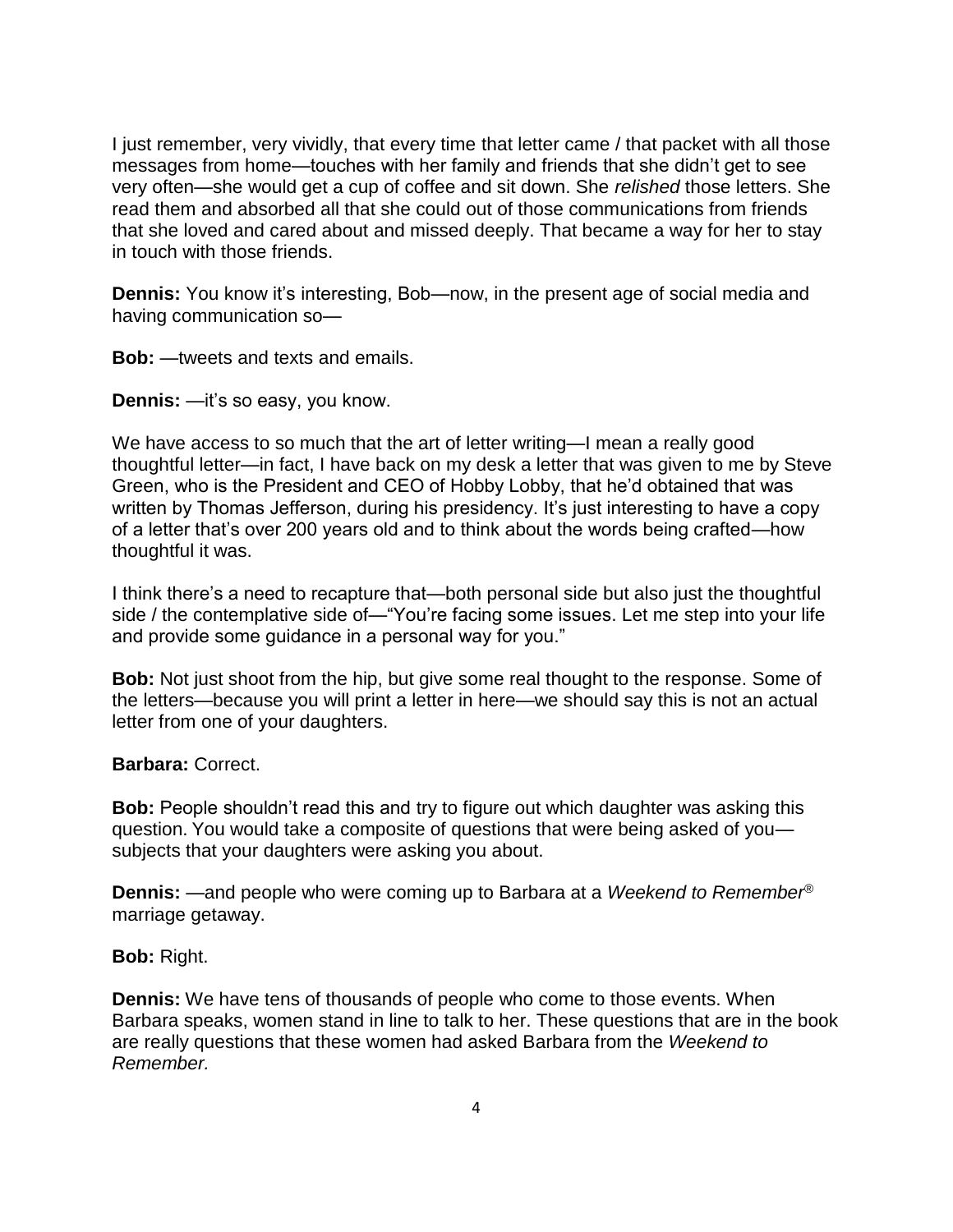**Bob:** I'm looking at one of the letters that you respond to in your book. You're tackling some pretty interesting stuff here. I mean one of these letters asks this question—it says, "Hey, Mom, sometimes I get tired of being discouraged by all the unexpected things that I have to deal with that come from the way my husband lives life. It's not just that we're different—you already wrote me about that. It's more than that. It's like, I think, 'If I didn't have him, sometimes life would be easier.'"

Now wait a sec! Do wives really feel that way? [Laughter] I mean I'm starting to feel a little insecure here!

Does a wife really feel like sometimes life would be easier—

**Dennis:** Let me just stop you. What if your wife's name is on the book—[Laughter]

**Bob:** You can feel real insecure now! [Laughter]

**Dennis:** —and you're on the radio!

**Bob:** Let me finish this—it says, "It's kind of nice when he's out of town for a few days." This is a wife, who is saying, "Sometimes, I wonder if I'd be happier, more satisfied, more fulfilled if I didn't have a husband to deal with."

**Barbara:** Well, I think there are those moments when women do feel that way because the differences *never* go away—that's the first chapter in the book. I write in the book that it's the first and most lasting adjustment to marriage because the differences never go away. Even though I'm used to things that he brings to our world—his personality, the way he approaches life, and his maleness—

**Bob:** His perspective is different.

**Barbara:** —it's very different. I think what this question is saying is that, sometimes, when a husband travels, there feels a little bit of a—"Oh I can do things the way I want to do things. I don't have to be just thinking about what I would like to do and 'How's this going to make him feel? How he's going to respond to this?' I can just do what I want to do."

**Bob:** You know, I get that because I think, for husbands—I think there's a similar—

**Barbara:** I would expect so!

**Bob:** —to have a break and just to be able to—times when I'm traveling, I'm focused on whatever I'm doing, traveling-wise, and—

**Barbara:** Or if your wife goes on a women's retreat, you can just kind of veg and eat pizza all day long and not worry about anything; right?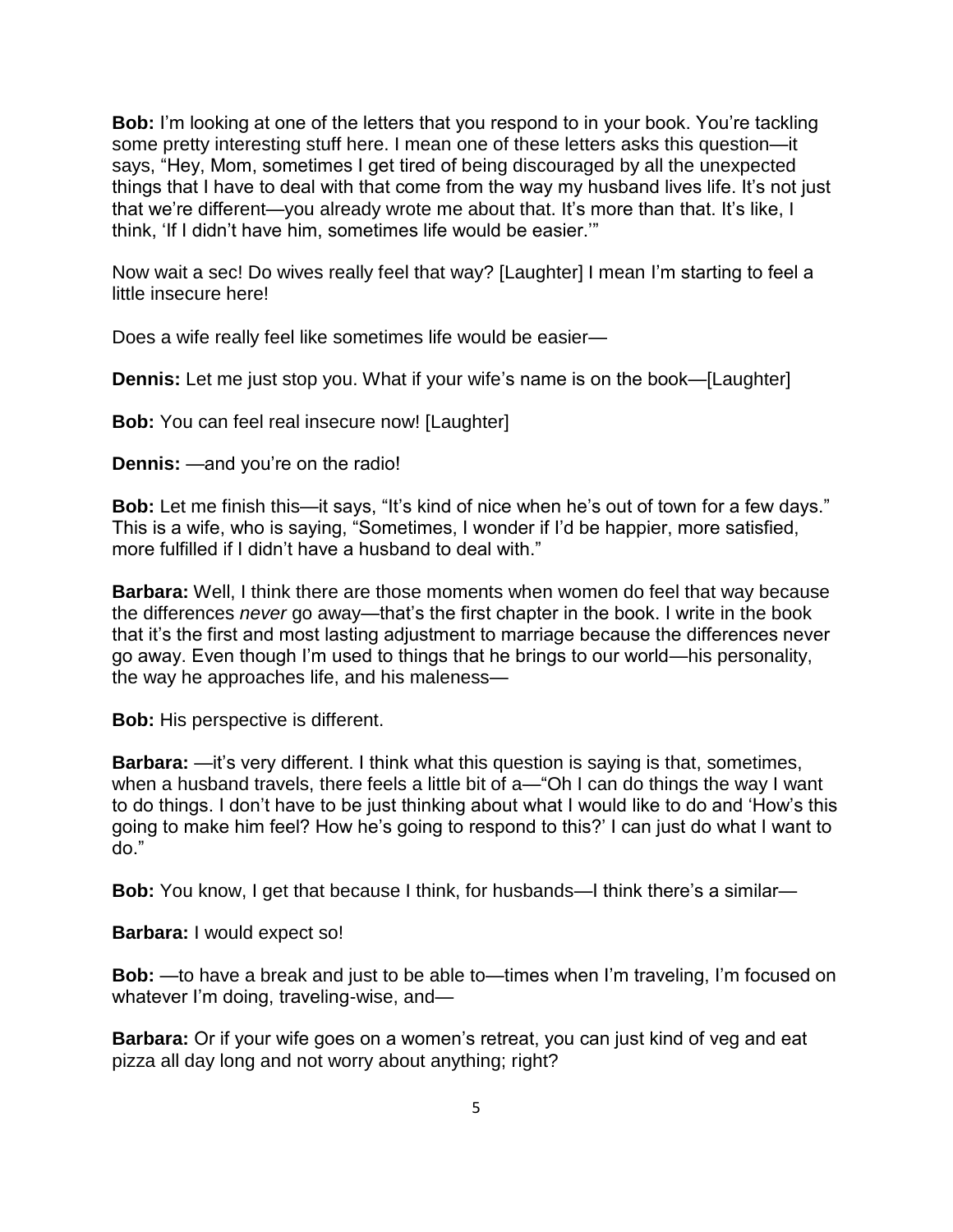**Bob:** Sometimes, those breaks are nice to have; but you wouldn't want them to go on for very long.

**Barbara:** No; no.

**Bob:** In the midst of them, you do have a sense of something lacking, even if you're enjoying just the pause in the relationship; right?

**Barbara:** Yes, without question because we are complete in one another, and marriage does complete that which is lacking.

I mean, God says, "The two shall become one."

So, there is a sense in which you can relax about some things when your husband or your wife is out of town; but there is that realization that life isn't the same without him in it. So, it makes you miss one another and appreciate those differences / those things that the other person brings that are so very contradictory at times. But it is for good.

**Bob:** When should a wife start to be concerned if she's thinking, "I kind of wish he'd go away for a few days because I really like it when he's gone." When can she tell: "This is an okay break," versus "No, this is us drifting toward isolation in our marriage?"

**Dennis:** —or "This is unhealthy thinking."

#### **Bob:** Yes.

**Dennis:** Here's what we're talking about. We're talking about the very essence of marriage goes back to Genesis, where it says it was not good that man be alone. So, it says, "For this cause a man shall leave his father and his mother; shall cleave to his wife and the two shall become one."

I think we get married because there's something lacking in our lives and that *something* is a person. It's the completeness of a husband and a wife in a marriage relationship designed by God.

The two are asked to deny themselves and to defeat isolation and not grow into an unhealthy relationship where you long for the times when you're going to be separated. You need to keep the relationship alive and not forget why you married the other person in the first place. God brought you together—you need to get on with it, and you need to learn how to embrace the differences.

**Barbara:** It's okay to have a break occasionally; but the goal of marriage is being together and becoming one and allowing God to do his redemptive work in our lives.

**Dennis:** Ultimately, what marriage is all about—it's about two imperfect people learning how to love one another within the commitment of marriage.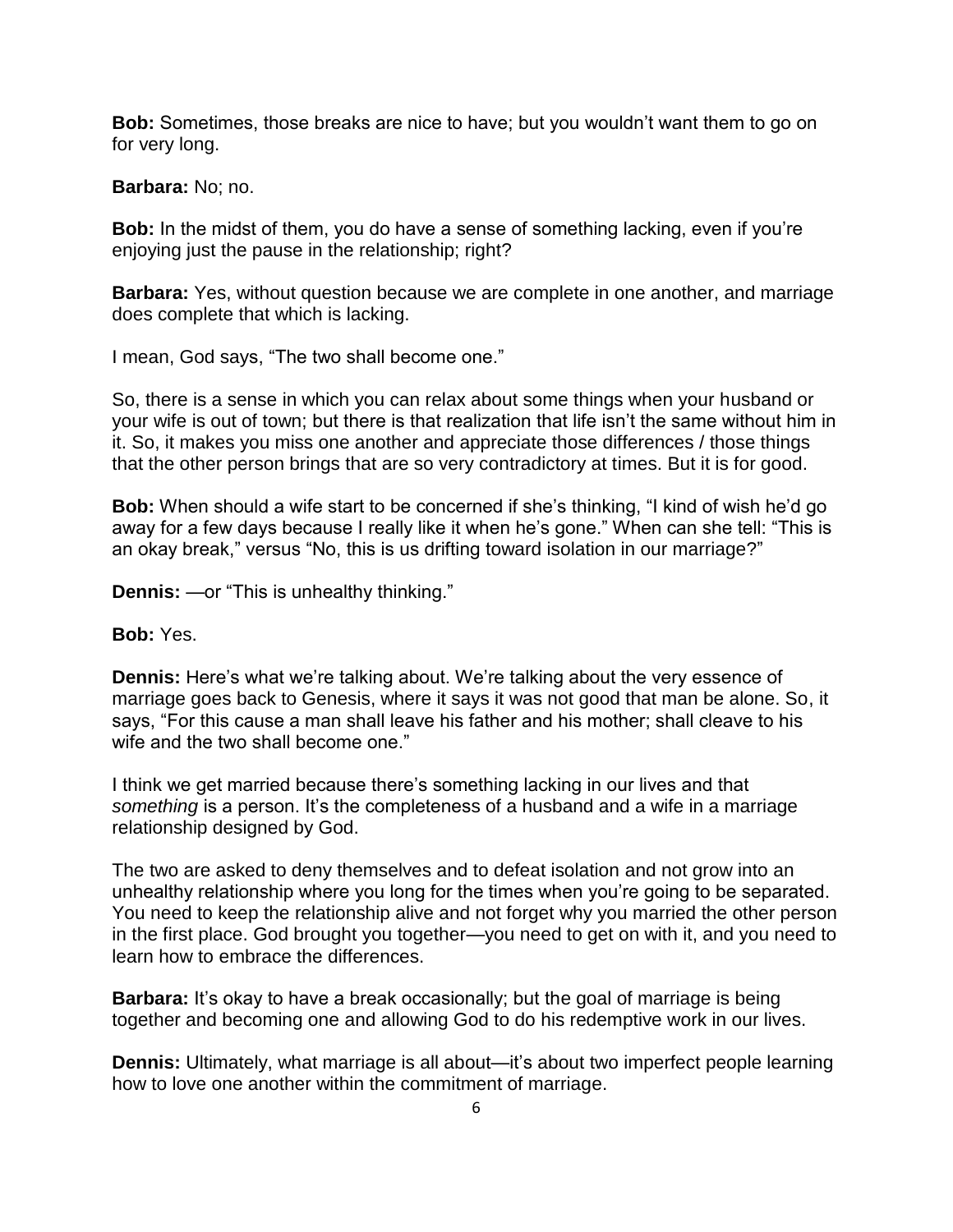#### **Barbara:** Yes.

**Dennis:** You're going to school with God teaching you from the Bible.

I'd have to say I didn't understand that when I enrolled in this course called marriage; but looking back over four decades of marriage, I'd have to say, "I know more about love because of marriage than any other relationship in my life."

**Bob:** Some of the wives, who are listening to us have this conversation, are thinking, "The negatives that you're talking about with my husband—some of these are pretty dark negatives. Some of these are negatives that cast such a shadow over the relationship that it's hard for me just to hold things together. How do I turn that into a positive, or what do I do with those negatives? How do I deal with a husband who man! the negatives—they're stark, and they're real, and it's really challenging?"

#### **Barbara:** Yes.

**Bob:** "I'm not married to Dennis." [Laughter] You know a wife, who's listening, is saying, "I'm not married to Dennis who's a godly, virtuous man, who is pursuing a walk with the Lord. I'm married to a guy who's marginally interested in spiritual things, who's yelling at the kids, and who's drinking too much. What do I do?"

**Barbara:** Well, that's a very complex question because there are so many levels and degrees of what constitute negatives and difficult things in a relationship. So, let me answer it two ways. One is "Any wife has to start by looking at herself and saying, 'Okay, God, am I accepting the man that You've put in my life? Am I giving thanks for him in his strengths and his weaknesses? Am I looking to You to do the transforming work?'" because you even said in your question, a woman says, "What can I do? How do I relate to him and help transform him?"

Well, it's not the wife's job. I think we so easily get caught up in thinking that it's our responsibility to fix him / to change him. We do that with our kids. We're always helping our kids. We talked about that on another broadcast—that helping a husband is different than helping your kids; but it starts by her attitude and her perspective and her belief in God and His sovereignty and His ability to work.

So, it starts with where she's focusing her eyes—is she looking at all of the negative in his life to such a degree that she's totally forgotten all the good that there is? My first challenge is to her: "Are you open to God being at work? Have you totally given up on Him? Are you giving thanks for your relationship the way it is?"

Then, the other side is "If it really is, indeed, very, very difficult things that are beyond a woman's responsibility to deal with, you may need to see a counselor, you may need to get a pastor or someone who's wise and skilled to intervene—to help you, to coach you,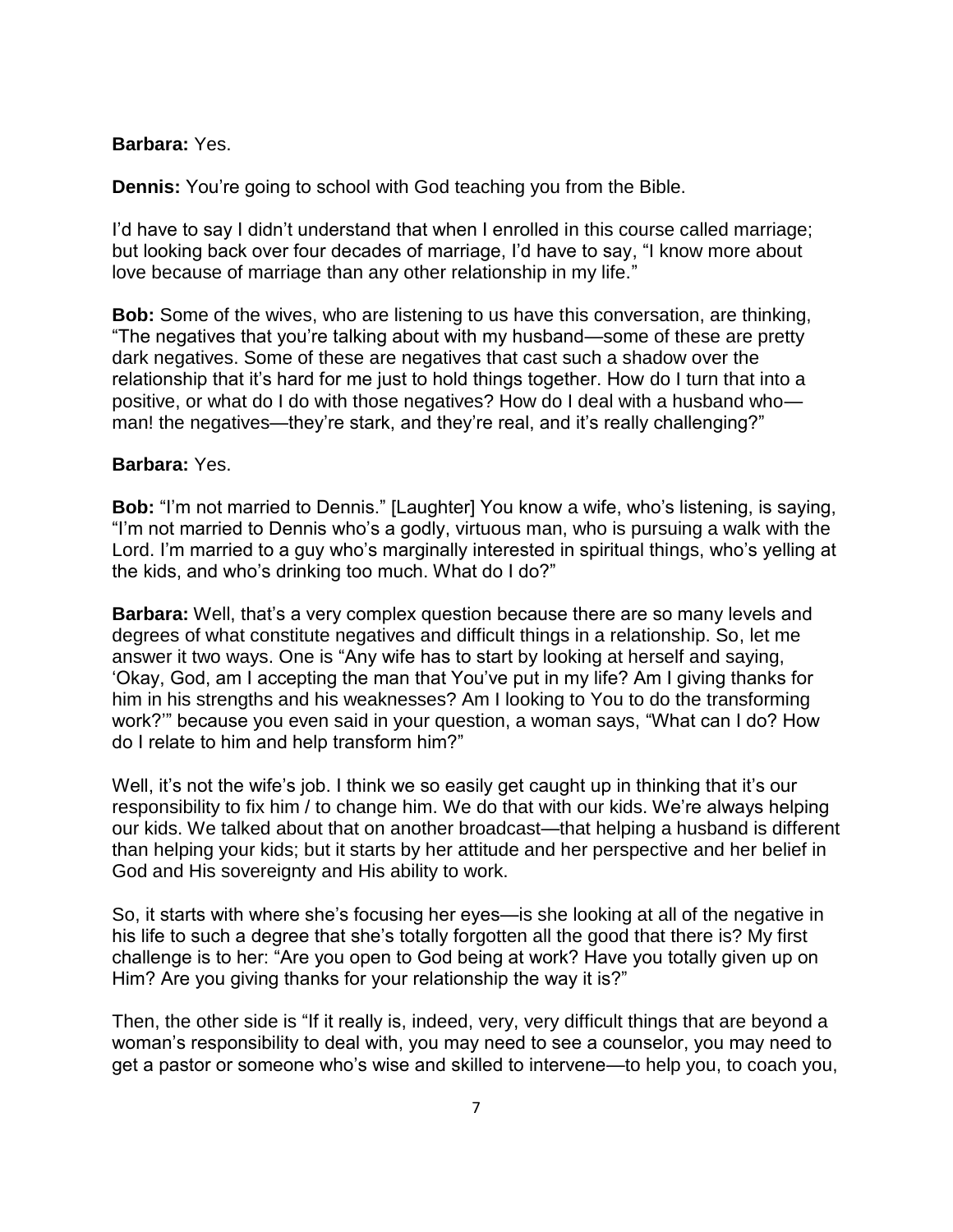to guide you. Find an older woman who can be your mentor to help give you perspective.

One of the things that's true about us, as women—I had a conversation with my daughter just yesterday on the phone about this—is that it's so easy for us, because of our emotional makeup, to get very overwhelmed by the circumstances of life. So, a woman who is married and is discouraged by her relationship with her husband—she can get so overwhelmed to the point that she just doesn't see clearly.

That's why a mentor is so helpful—someone who can look at it objectively and say, "You know it's probably not as bad as you think it is. Let me give you one or two things that you can try—one or two practical suggestions that might make a difference for you," because we do lose perspective and we do—we just get all out of sorts. It's very common for us, as women, to get discouraged with our marriages because we're just discouraged about life in general.

So check your heart. Find someone to help you, find a mentor, find another woman who can speak objectively into your life and say, "It may not be as bad as you think it is, and here are some things you can try."

**Dennis:** What I'd say to my daughters is—I'd say, "Do you remember when you'd get up in the morning and see your mom reading the Bible? What was that symbolic of? It was that your mom was teachable, that she was trying to meet with God, and ultimately that her hope was in God."

So, the woman who's listening to us right now who has lost hope—she's got to have a spiritual thermometer check: "How's your relationship with God?" You've got to be reminded of who He is, how He operates in this imperfect world that we live in, and what he's calling us to do, which is live and walk by faith in the power of the Holy Spirit.

**Barbara:** I just want to say to the moms who are listening who've got a houseful of kids—or even maybe one or two kids but it feels like a full house to you—I did not get up every morning and read my Bible.

My kids didn't see me doing that every day.

I just don't want anybody listening to think that I was that woman that got up every morning and read my Bible. There were weeks that I would go by and not read my Bible in the morning. I would talk to God, I would pray, and I would try to catch snippets of the Bible here and there in different places; but I was pretty overwhelmed and pretty buried with kids and with life.

Yes, I totally agree with what you just said, Dennis, that it is absolutely crucial that your hope is in God and in no place else. Your hope can't be in your husband because he will fail; that's a given. So, put your hope in God, keep it there, and do all that you can to maintain that.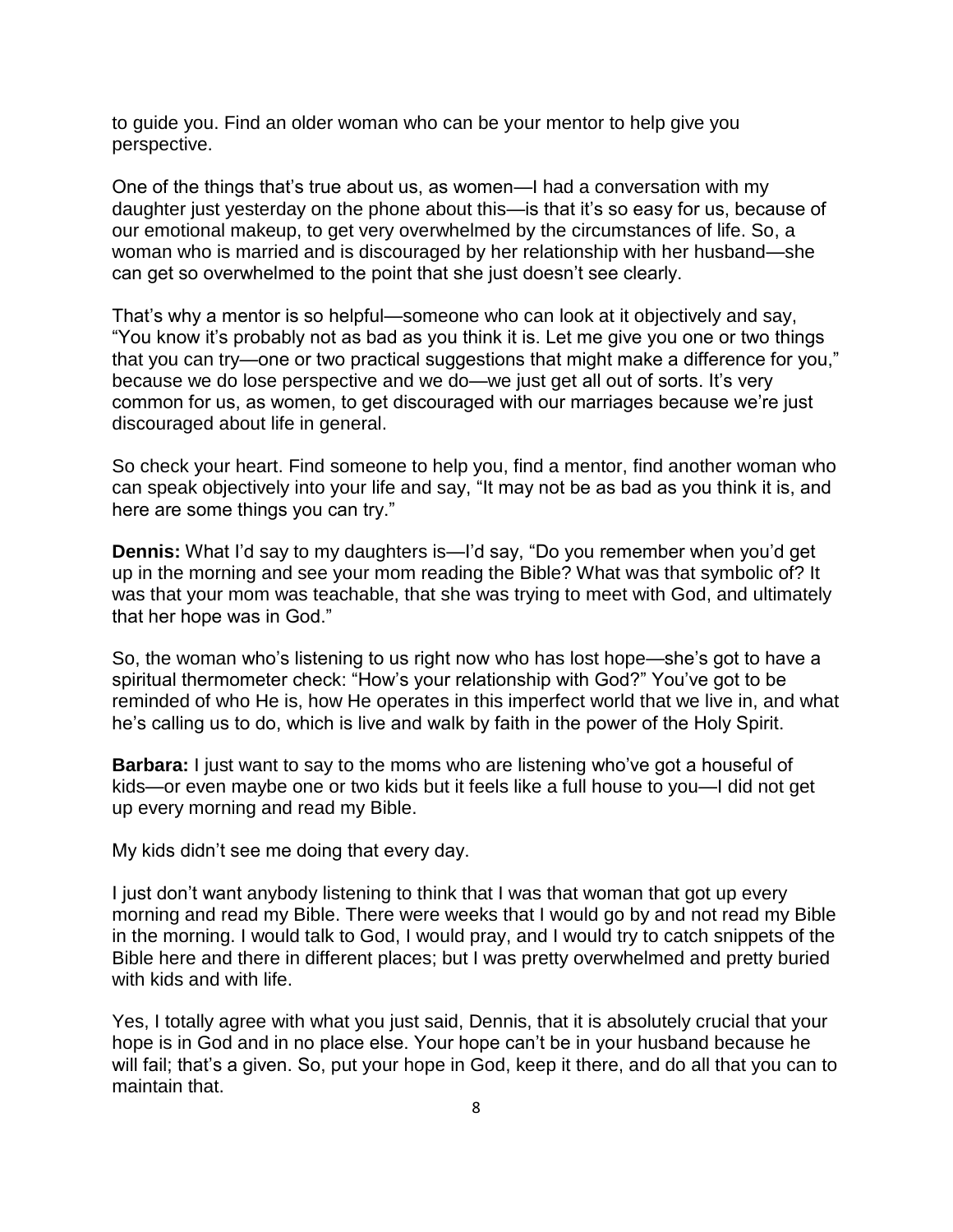I just don't want anybody to feel like there's this standard of "I have to get up and read my Bible every morning before my kids are up." If you can do that, great! I couldn't do that, and I failed miserably many times; but my hope remained in Christ for the most part.

**Dennis:** There was a Proverb that I was thinking about as I was thinking about our listeners today, who are going to hear Barbara on this subject.

It is Proverbs, Chapter 4, verse 23. We quote it quite frequently here on *FamilyLife Today*. It says, "Keep your heart with all vigilance for from it flow the springs of life." You may not be able to get in the Bible every day—I'm glad you said that, just to remove this mythical phantom that exists of the super-spiritual mom—but your heart needs to know who it is that you serve / who is your hope, and you need to cultivate that.

I'm glad you mentioned a mentor or a friend or even a counselor if things really go south—or to keep them from going south—someone that you can lean into and you can spill out your emotions in safety and talk about it not just being negative but trying to find someone who can coach you out of the ditch that you may be in.

That's what church is all about / that's what the community of faith—of Christ followers ought to be about. We ought to be meeting each other in our ditches and saying, "You know what? It's safe. We're all broken. There is nobody who's got it all together!" But to maybe dig in with a group of women into a book like this, Bob, and decide, "We're going to get real with each other. We're going to get honest, and we're going to make sure our hope is in the right place."

**Bob:** I was going to say—at one level, that's what this book is all about. It is a mentoring book. It is an older woman mentoring younger women on what it means to be a wife according to God's design.

**Dennis:** I would just like to say here, this is a real-life book that talks about where you are living, as a woman, wife, mom, grandmother.

I think it is life-giving—it's the words of a wise woman that are bringing life to others because she's reminding people of the truth. People today need to get away from the culture, and the messages of the culture, and the messages of all their buddies on Facebook<sup>®</sup> or Twitter<sup>®</sup>, and they need to dig in deep with someone who'll tell them the real truth and nothing but the truth.

**Michelle:** *FamilyLife Today* is brought to you by FamilyLife in Little Rock, Arkansas. And although FamilyLife is located in the United States of America, we understand that our cultures vary but the issues facing us are similar. We all have joys in life, we all struggle and we all want to love and be loved. And we want your family, your marriage and your relationships to succeed.